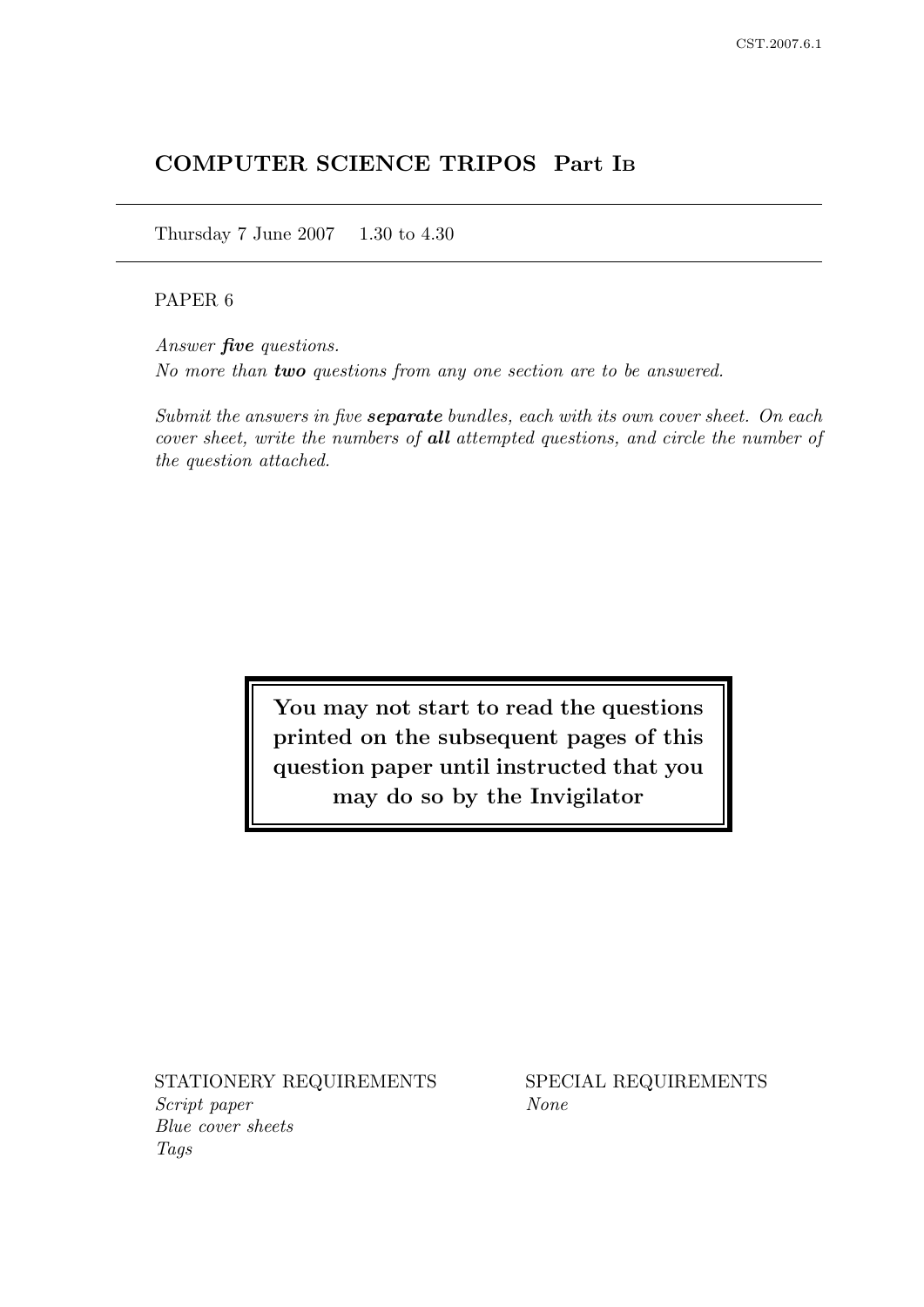#### SECTION A

#### 1 ECAD

The following Verilog code describes a one-element FIFO.

```
module FIFO_one(clock, reset, dataInsert, insert, insertComplete,
               dataExtract, extract, extractComplete, full);
parameter nb = 7; // num. bits: 7..0 bits (i.e. 8 bits) of data will be used
input clock, reset; // clock and reset signals
input [nb:0] dataInsert; // data to be inserted into the FIFO
input insert; // control: high means perform the insert
output insertComplete; // control: high indicates data has been inserted
output [nb:0] dataExtract; // data extracted from the FIFO
input extract; \frac{1}{2} // control: high means please perform an extract
output extractComplete; // control: high indicates that dataExtract is valid<br>output full; // control: high when the FIFO is full
                          // control: high when the FIFO is full
reg full;
reg [nb:0] dataStore;
reg insertComplete, extractComplete;
always @(posedge clock or posedge reset)
 if(reset) begin // comment A
   full \leq 0;
   insertComplete <= 0;
   extractComplete <= 0;
   dataStore <= 8'bxxxxxxxx;
 end else begin
   full <= (insert || full) && !extract; // comment B
   if(insert) begin // comment C
     if(!full) dataStore <= dataInsert;
     insertComplete <= !full;
   end
   else insertComplete <= 0;
   if(extract) begin // comment D
     extractComplete <= full || insert;
   end
   else extractComplete <= 0;
  end
assign dataExtract = dataStore;
endmodule
```
- (a) What would be suitable comments on the behaviour of the code at points "comment A" to "comment D"? [4 marks]
- (b) In the synthesised implementation, how will the reset and clock signals be connected to the D flip-flops that are used to hold the state inside the always block? [2 marks]

#### (CONTINUED ON NEXT PAGE)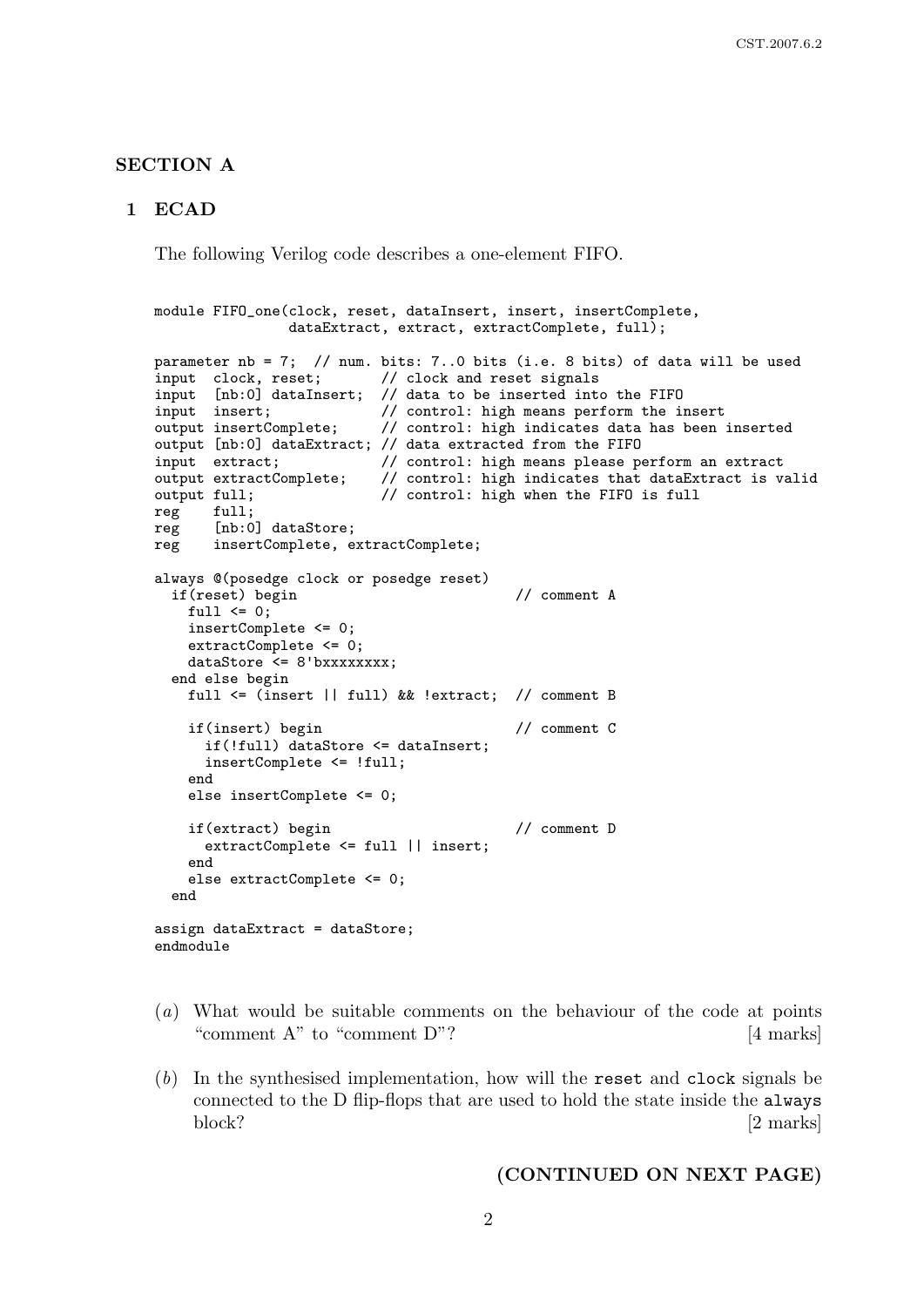- (c) In Verilog a wire can transmit not only Boolean values 0 and 1, but also the values x and z. How is x used in simulation and what will it be converted to when synthesised to real hardware? Illustrate your answer with reference to assignments to dataStore in FIFO one. [3 marks]
- (d) What is the state diagram describing the empty/full status of  $FIFO-one$ ? Include the inputs (insert, extract) and outputs (insertComplete, extractComplete) on the arcs of the state diagram and ignore the data path. [4 marks]
- $(e)$  Is it possible to insert and extract data on the same clock cycle? [1 mark]
- $(f)$  How could two instances of FIFO one be joined to produce a two-element FIFO? [4 marks]
- (g) For your design in part  $(f)$ , how many clock cycles of latency would there be from input to output if data were always extracted as quickly as possible? [2 marks]

## 2 Computer Design

| instruction | decode and           | execute | memory | write |
|-------------|----------------------|---------|--------|-------|
| fetch       | $ register\; fetch $ |         | access | back  |

With reference to the pipeline above:

- (a) What is a *control hazard* and how can it be dealt with? [4 marks]
- (b) What are *data hazards* and how can they be eliminated?  $[4 \text{ marks}]$
- (c) A branch could be executed in either the decode or the execute stages. Assuming that branch prediction and branch delay slots are not used, how many bubbles would be introduced into the pipeline in either case? [4 marks]
- (d) If the memory access results in a cache miss, what happens to the pipeline? [4 marks]
- (e) For arithmetic operations the result is available after the execute stage. These results could be written directly to the register file during the memory access stage, but what would be the disadvantages of doing so? [4 marks]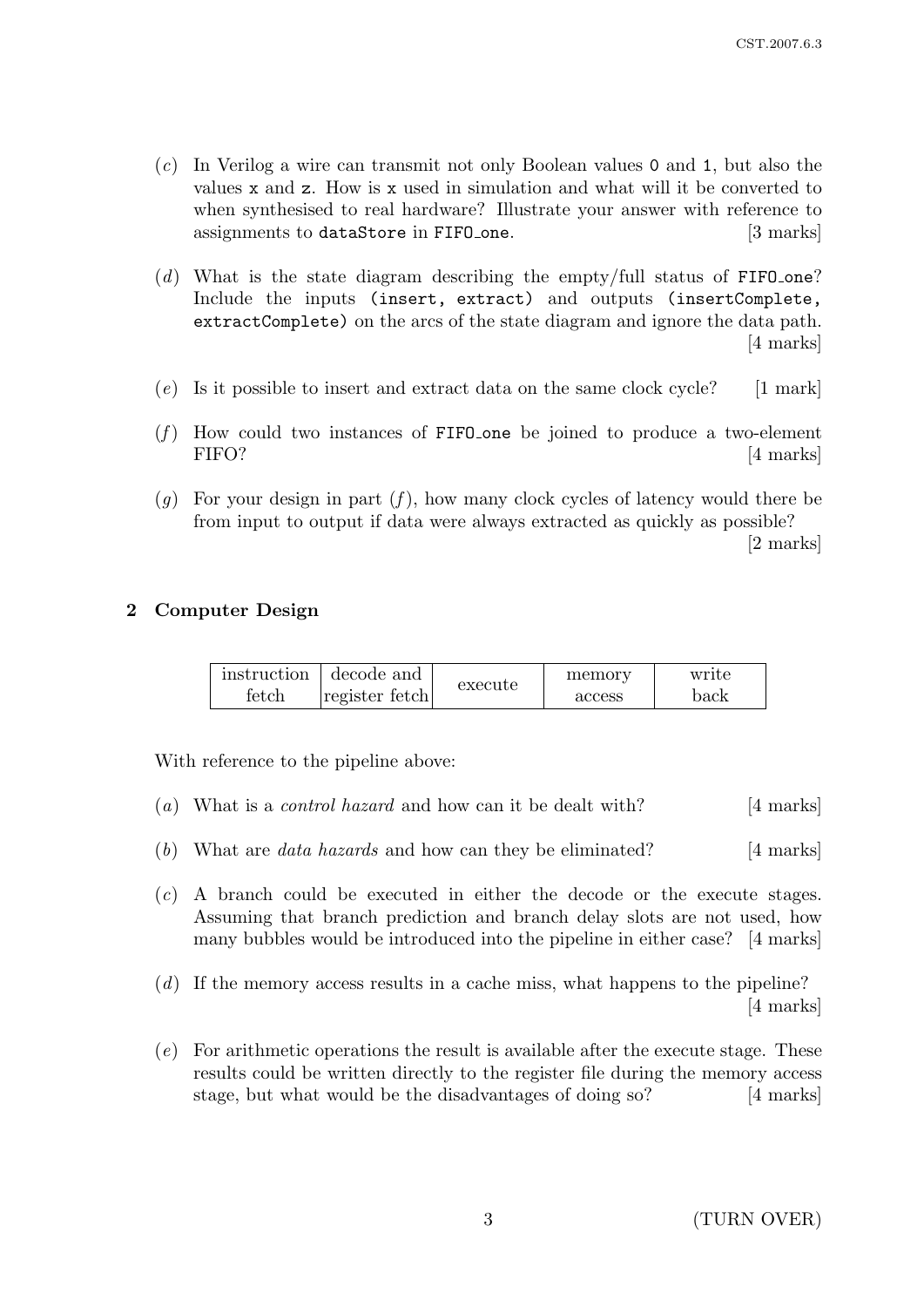## 3 Digital Communication I

- (a) Define the term flow control as used in communication networks. [4 marks]
- (b) Describe on–off flow control, window-based flow control, and flow control used in circuit switching. [9 marks]
- (c) Consider a channel of capacity b and delay  $\tau$ , over which packets of size p are sent. Compare the performance of window-based flow control protocols having:
	- $(i)$  a window size of one packet;
	- $(ii)$  a window size of two packets; and
	- $(iii)$  a window size of one packet, but with a packet size of 2p.

[7 marks]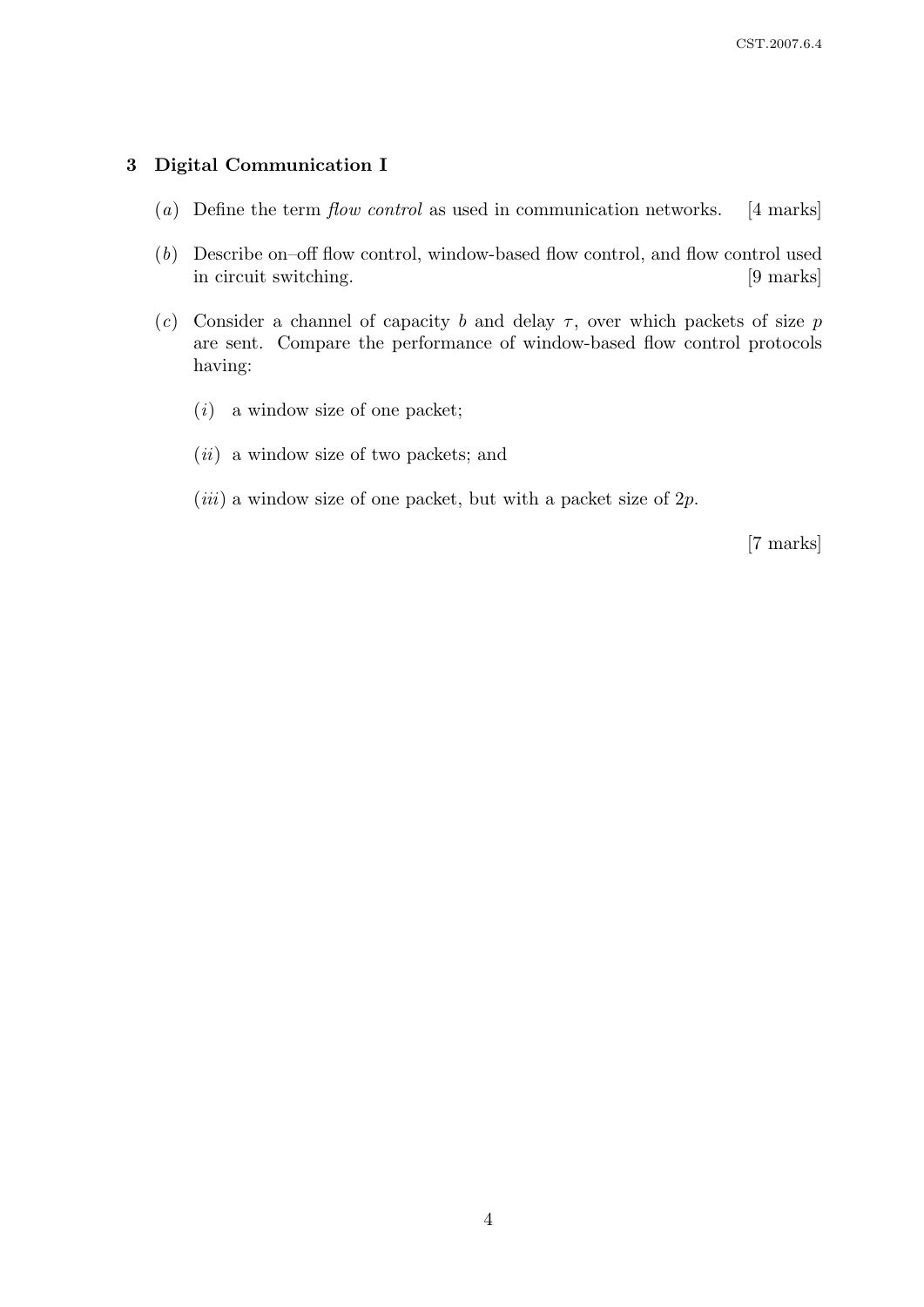## 4 Concurrent Systems and Applications

- (a) For each of the following tasks, give a code fragment that achieves as much of the task as is possible using the introspection API of the Java programming language and state which aspect(s) of the requirement is/are impossible in Java.
	- $(i)$  Given a (non-null) object reference, determine whether or not the object has a *public*, *static* method named myMethod which takes no arguments. [4 marks]
	- (*ii*) Invoke the static method public foo(java.lang.Integer x) on a class definition named MyClass with argument myInt when the overloaded, static method foo(java.lang.Number x) is also defined on MyClass. [4 marks]
	- (iii) Given an object reference to an instance of a class named Rocket, set the value of its public field numberOfEngines to the (primitive) int value 5 and make the method launch() into a synchronized method. [4 marks]
- (b) You are porting the JVM to a new processor that does not have a compare-and-swap (CAS) instruction but does offer test-and-clear (TAC): tac(addr) atomically reads the value stored at memory address addr, overwrites it with zero, and returns the value that was seen. Construct a Java-style re-entrant mutex using TAC. [4 marks]
- (c) A server daemon has an object of type Client for each currently-active connection. Instances of Client each contain an object reference to a java.lang.Socket which must be closed (by calling close()) when the Client object is garbage collected. Show, by means of Java code fragments, how Phantom References and Reference Queues can be used to invoke the close() method in a timely fashion following an instance of Client becoming unreachable. [4 marks]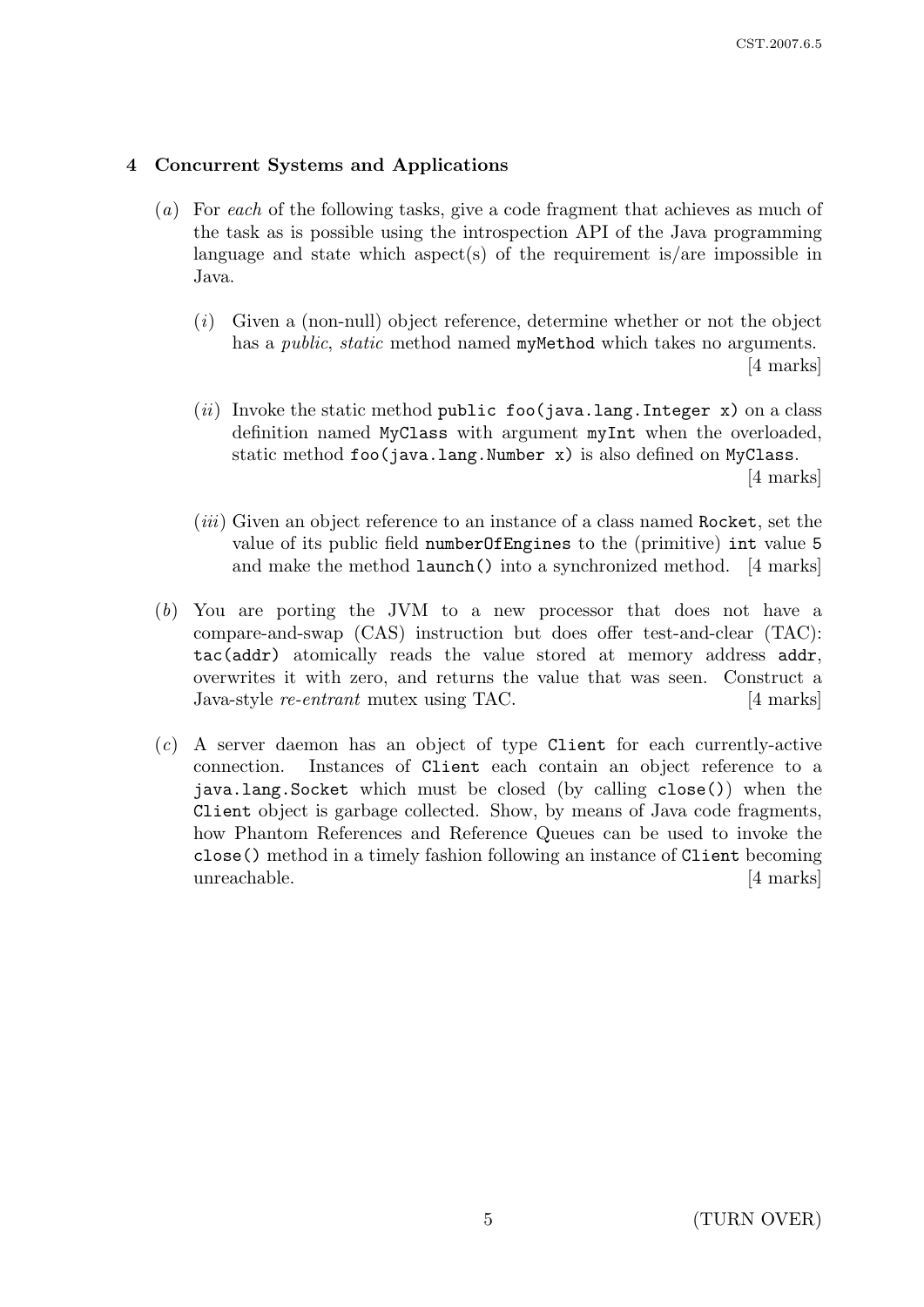## SECTION B

### 5 Computer Graphics and Image Processing

- (a) Explain what a  $MIPmap$  is, how to create one, why one would want to use one, where one would be used, and how one is used. [8 marks]
- (b) Describe an algorithm that converts a greyscale image into a black and white image using halftoning. Assume that the black and white image has eight times the resolution of the greyscale image in each dimension. [6 marks]
- (c) Various types of visual artifact ("aliasing") occur if images are rendered using only one sample per pixel.
	- $(i)$  Describe at least *three* different artifacts that occur. [3 marks]
	- (ii) Describe a straightforward method to ameliorate these artifacts.

[3 marks]

#### 6 Compiler Construction

- (a) Garbage Collection.
	- $(i)$  Explain how it is possible to "leak memory" using a reference counting garbage collector. [3 marks]
	- $(ii)$  Describe any technique that might be used to address this problem. [3 marks]
- (b) Explain in detail how we might translate code generated for a stack-only machine (such as the JVM) to a register-based machine (such as ARM).

[6 marks]

(c) Describe in detail how static and dynamic methods are compiled differently for object-oriented languages with single inheritance. [8 marks]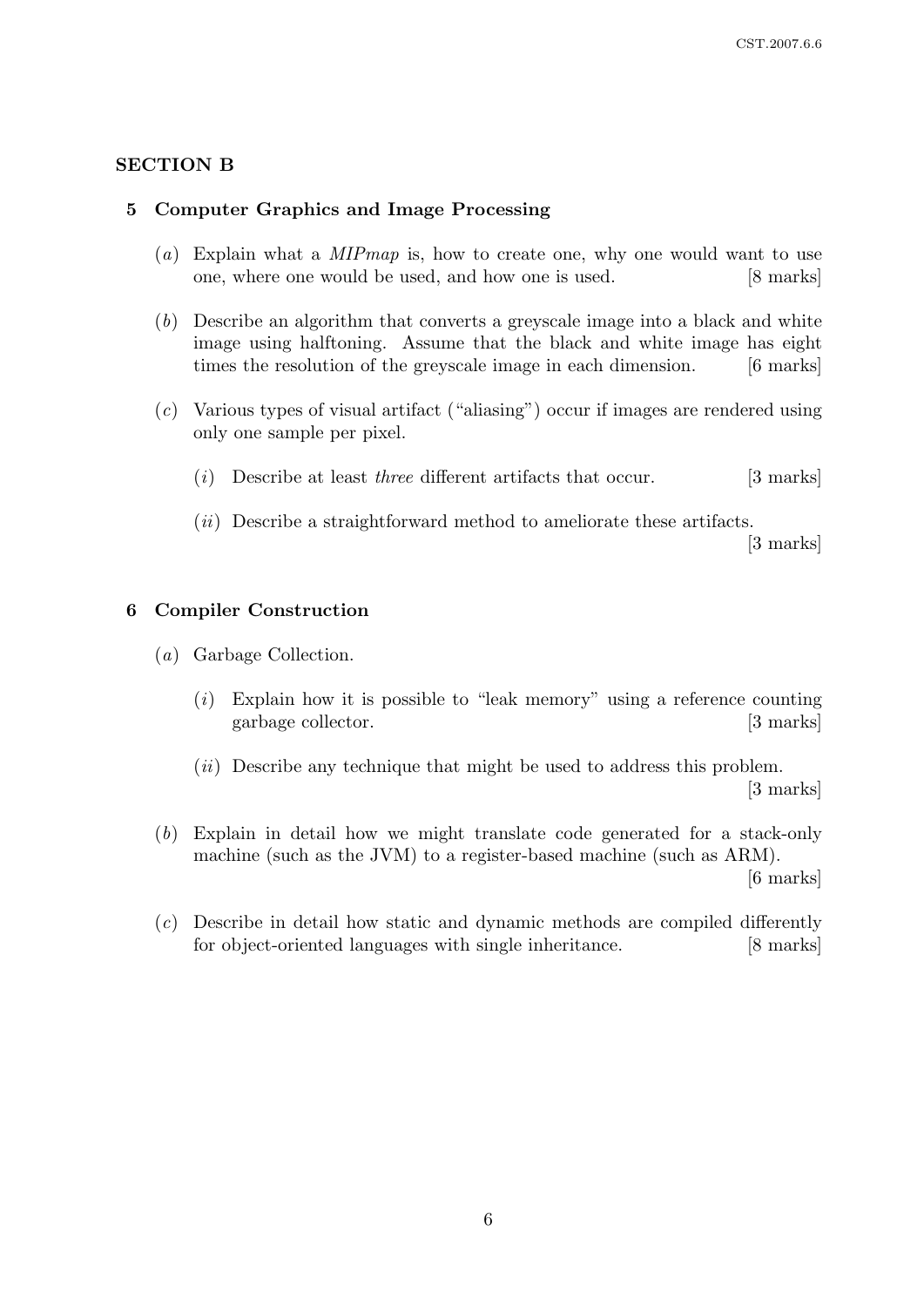## 7 Concepts in Programming Languages

- (a) Give an overview of the LISP abstract machine (or execution model) and comment on its merits and drawbacks from the viewpoints of programming, compilation, execution, etc. [5 marks]
- (b) Define the following parameter-passing mechanisms: pass-by-value, pass-byreference, pass-by-value/result, and pass-by-name. Briefly comment on their merits and drawbacks. [5 marks]
- (c) What is aliasing in the context of programming languages? Explain the contexts in which it arises and provide examples of the phenomenon.

[5 marks]

(d) Consider the Simula declarations

CLASS A; A CLASS B;

which have the effect of producing the subtype relation  $B\leq A$ , and

 $REF(A)$  a;  $REF(B)$  b;

Recall that Simula uses the semantically incorrect principle that

if  $B < A$  then  $REF(B) < EEF(A)$ 

and consider now the following Simula code

PROCEDURE ASSIGNa( REF(A) x ) BEGIN  $x : -a$  END ;

### ASSIGNa(b);

Does it statically type check? If so, will it cause a run-time type error?

Justify your answers. [5 marks]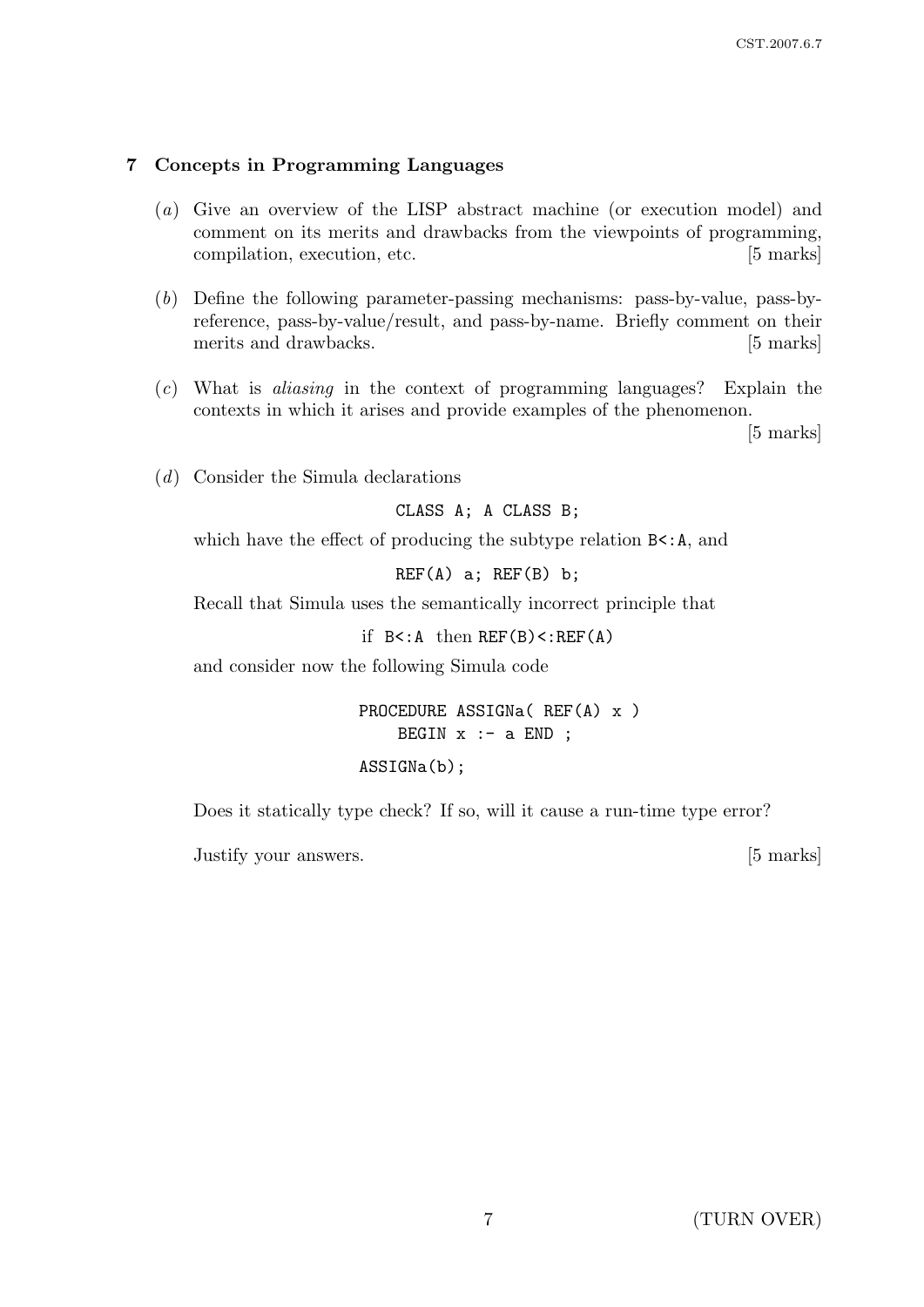#### 8 Databases

- (a) Define the notion of a *functional dependency*.  $[2 \text{ marks}]$
- (b) Consider the following "rule" for functional dependencies.

if 
$$
A \rightarrow B
$$
 and  $B, C \rightarrow D$ , then  $A, C \rightarrow D$ .

Either prove this rule is correct, or present a counter-example showing that the rule is false. [4 marks]

(c) The union rule for functional dependencies states that if  $F \models X \rightarrow Y$  and  $F \models X \to Z$ , then  $F \models X \to Y \cup Z$  (this can also be written as  $F \models X \to Z$  $Y, Z$ ).

Prove this rule using only Armstrong's axioms. [4 marks]

- (d) Suppose that  $R(A, B, C)$  is a relational schema. Write a relational algebra query that evaluates to the empty set exactly when the functional dependency  $B \to C$  holds on R. [4 marks]
- (e) The schema  $R(A, B, C, D, E)$  has the following functional dependencies.

$$
A \to B, C
$$
  

$$
C, D \to E
$$
  

$$
B \to D
$$
  

$$
E \to A
$$

Is  $D, E$  a candidate key for  $R$ ? Explain your answer. [6 marks]

#### SECTION C

#### 9 Logic and Proof

For each of the following formulae, state (with justification) whether it is satisfiable, valid or neither:

$$
((P \lor Q) \to R) \leftrightarrow (P \to (Q \to R))
$$
  

$$
(P \land \neg Q) \lor (\neg R \land Q) \lor (R \land \neg P) \lor (\neg P \land \neg Q \land \neg R) \lor (P \land Q \land R)
$$
  

$$
[\forall x \exists y (P(x) \to Q(x, y)) \land \forall x \exists z \forall y (\neg Q(x, y) \to P(z))] \to \exists x \forall y Q(x, y)
$$

 $[4+7+9$  marks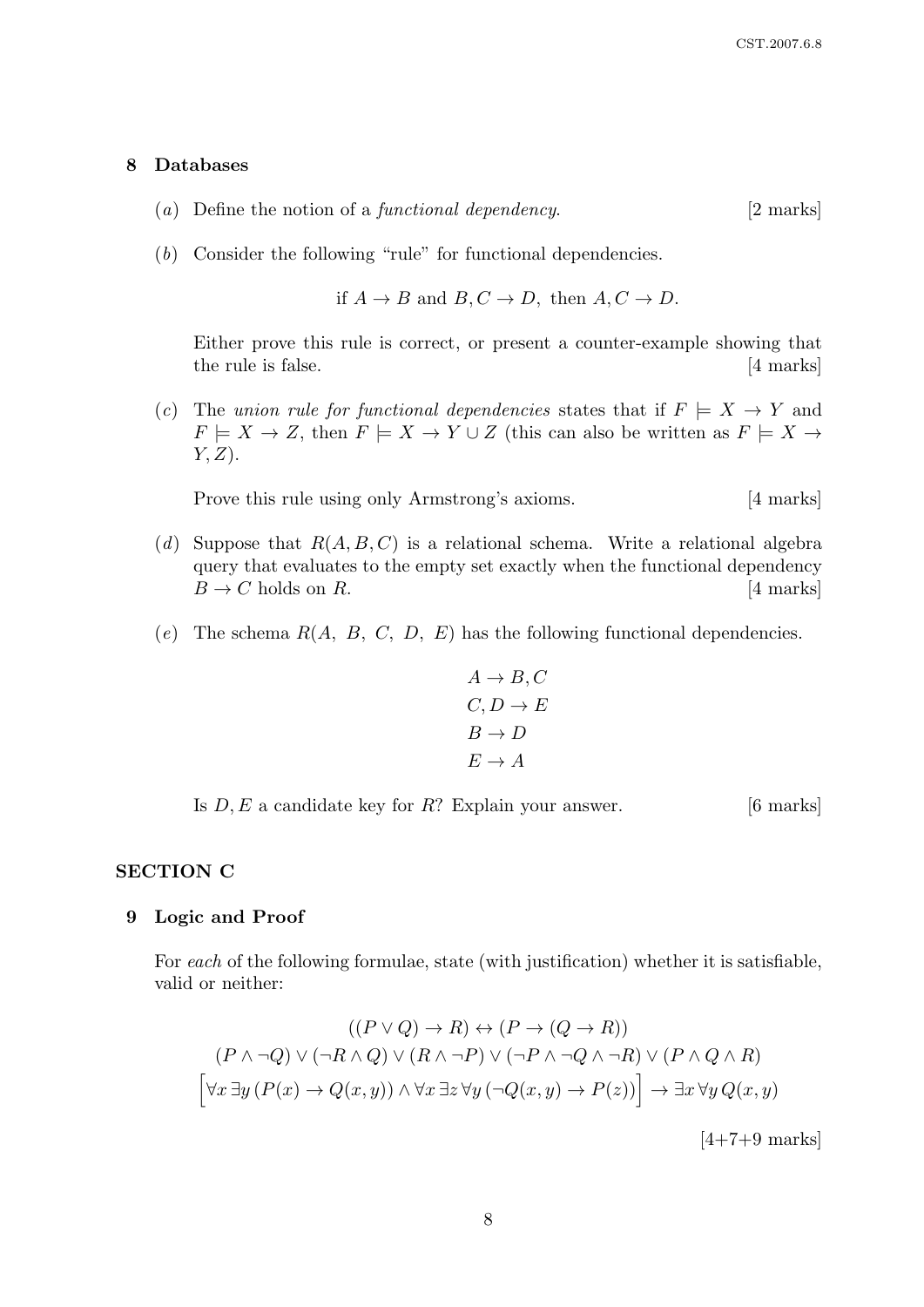#### 10 Semantics of Programming Languages

Concurrent threads can interfere with each other by accessing the same store, so their behaviour can be nondeterministic and hard to reason about. This question develops a simple sufficient condition to rule that out, showing that two threads that do not share any store locations cannot interfere with each other's behaviour.

Consider the following mild variant of L1, with distinguished grammars of expressions and processes, and corresponding reduction relations  $\longrightarrow$  and  $\rightarrow$ .

Integers  $n \in \mathbb{Z}$  Locations  $\ell \in \mathbb{L} = \{l, l_0, l_1, l_2, \ldots\}$ Expressions  $e ::= n | \textsf{skip} |! \ell | \ell := e | e_1; e_2$ Processes  $p ::= e | p_1 | p_2$ Stores s, finite partial functions from  $\mathbb L$  to  $\mathbb Z$ 

(e-deref) 
$$
\langle l\ell, s \rangle \longrightarrow \langle n, s \rangle
$$
 if  $\ell \in \text{dom}(s)$  and  $s(\ell) = n$   
\n(e-assign1)  $\langle \ell := n, s \rangle \longrightarrow \langle \textbf{skip}, s + \{\ell \mapsto n\} \rangle$  if  $\ell \in \text{dom}(s)$   
\n(e-assign2)  $\frac{\langle e, s \rangle \longrightarrow \langle e', s' \rangle}{\langle \ell := e, s \rangle \longrightarrow \langle \ell := e', s' \rangle}$   
\n(e-seq1)  $\langle \textbf{skip}; e_2, s \rangle \longrightarrow \langle e_2, s \rangle$  (e-seq2)  $\frac{\langle e_1, s \rangle \longrightarrow \langle e'_1, s' \rangle}{\langle e_1; e_2, s \rangle \longrightarrow \langle e'_1; e_2, s' \rangle}$   
\n(p-thread)  $\frac{\langle e, s \rangle \longrightarrow \langle e', s' \rangle}{\langle e, s \rangle \longrightarrow \langle e', s' \rangle}$   
\n(p-par1)  $\frac{\langle p_1, s \rangle \longrightarrow \langle p'_1, s' \rangle}{\langle p_1 | p_2, s \rangle \longrightarrow \langle p'_1 | p_2, s' \rangle}$  (p-par2)  $\frac{\langle p_2, s \rangle \longrightarrow \langle p'_2, s' \rangle}{\langle p_1 | p_2, s \rangle \longrightarrow \langle p_1 | p'_2, s' \rangle}$ 

Write  $s \oplus s'$  for the union of two stores that have disjoint domain, and let  $\text{loc}(e)$ denote the set of store locations mentioned in e.

- (a) Give a counterexample to [One-step determinacy for processes]: If  $\langle p, s \rangle \rightarrow \langle p_1, s_1 \rangle$  and  $\langle p, s \rangle \rightarrow \langle p_2, s_2 \rangle$  then  $\langle p_1, s_1 \rangle = \langle p_2 \rangle$  $\left[1 \text{ mark}\right]$
- (b) Prove [One-step determinacy for expressions]: If  $\langle e, s \rangle \longrightarrow \langle e_1, s_1 \rangle$  and  $\langle e, s \rangle \longrightarrow \langle e_2, s_2 \rangle$  then  $\langle e_1, s_1 \rangle = \langle e_2, s_2 \rangle$ . [5 marks]
- (c) Assume [Irrelevant store can be added]: If  $\langle e, s \rangle \longrightarrow \langle e_1, s_1 \rangle$  and  $\text{dom}(s) \cap \text{dom}(s_0) = \{\}$  then  $\langle e, s \uplus s_0 \rangle \longrightarrow \langle e_1, s_1 \uplus s_0 \rangle$ .
- (d) Prove [Irrelevant store can be removed]: If  $\langle e, s \uplus s_0 \rangle \longrightarrow \langle e_1, s_1 \rangle$  and  $\text{loc}(e) \subseteq \text{dom}(s)$  then there exists s' such that  $\langle e, s \rangle \longrightarrow \langle e_1, s' \rangle$  and  $s_1 = s$  $\left[8 \text{ marks}\right]$
- $(e)$  Using  $(b)$ ,  $(c)$  and  $(d)$ , prove [One-step confluence for store-disjoint threads]: If  $p = e_1 | e_2$ ,  $\text{loc}(e_1) \cap \text{loc}(e_2) = \{\}, \langle p, s \rangle \rightarrow \langle p', s' \rangle$ , and  $\langle p, s \rangle \rightarrow \langle p'', s'' \rangle$ , then either  $\langle p', s' \rangle = \langle p'', s'' \rangle$  or  $\exists p''', s'''', \langle p', s' \rangle \rightarrow \langle p''', s''' \rangle \wedge \langle p'', s'' \rangle \rightarrow \langle p''', s''' \rangle$ . [6 marks]

9 (TURN OVER)